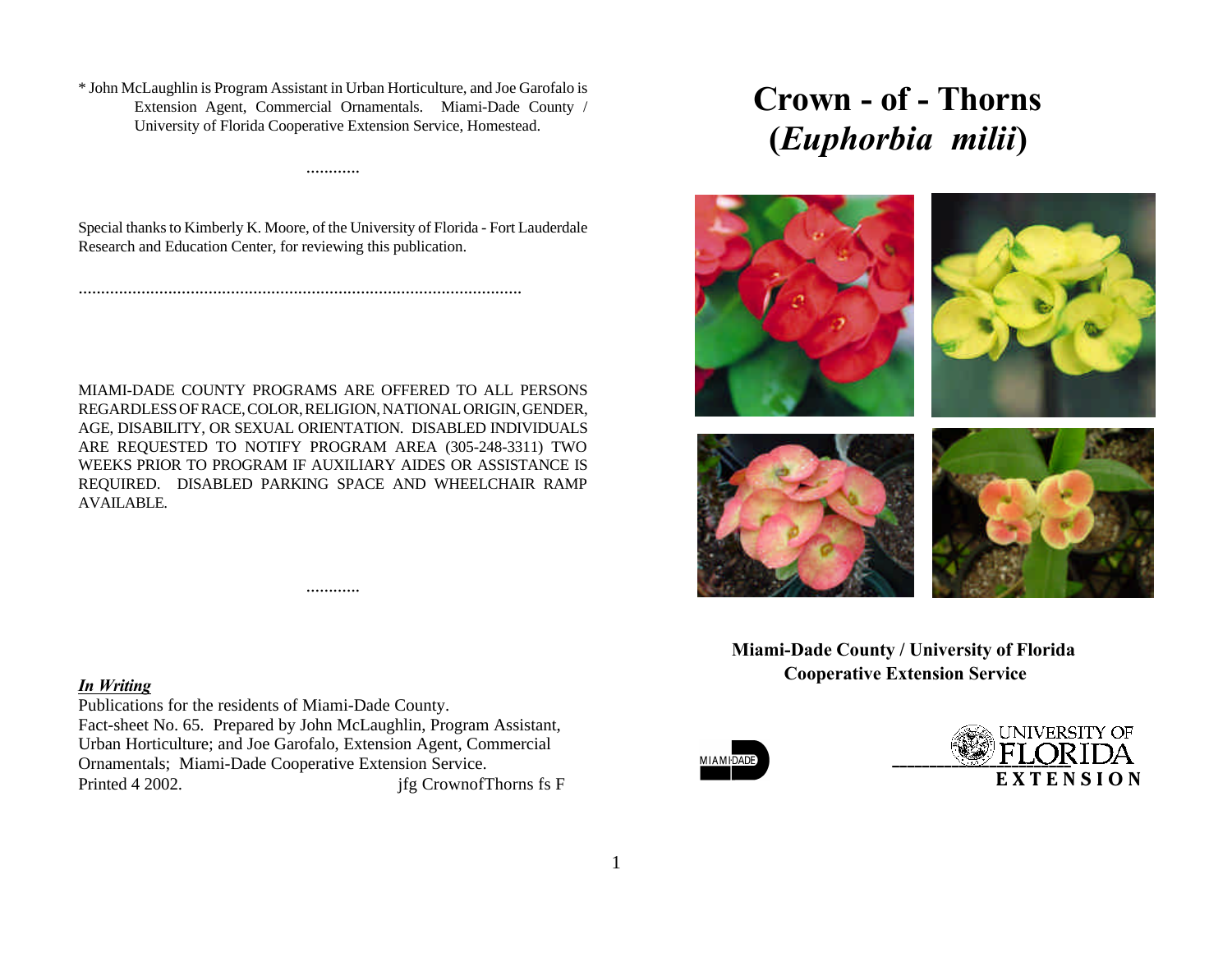# **Crown - of - Thorns (***Euphorbia milii***)**

prepared by John McLaughlin\* and Joe Garofalo\*.

The crown-of-thorns (*Euphorbia milii*) has long been a staple of the sub-tropical to tropical landscape, though its use in South Florida has declined over the past few years. There is, however, reason for renewed interest in this plant at a time when an emphasis is being placed on water conservation and ease of maintenance. In addition, the recent development of more attractive, compact varieties in a range of colors presents landscapers with an ideal subject for use as a salt- and drought-tolerant groundcover.

The genus *Euphorbia* is part of the spurge family (Euphorbiaceae) and comprises some 2000 species of diverse plants from annuals to trees, and is cosmopolitan in its distribution. One other member of the genus that is popular in South Florida landscapes is the poinsettia, *Euphorbia pulcherrima.*

### **DESCRIPTION.**

*E. milii* is native to Madagascar and is classified as a succulent, a plant with thick fleshy leaves and stems adapted for water storage. The stems are 5-7 sided, greyish brown, branched and up to 2-3' in height with many prominent grey 1" spines. The leaves tend to be obovate (wider near the tip), up to  $1\frac{1}{2}$ " in length, but much larger (up to 6") in the Thai hybrids. They have a smooth edge, are spirally arranged on the stem, and range from bright green to greyish green. Foliage is produced on new stem growth. *E. milii var splendens* is similar, but larger, growing to 5-6'.

The inflorescence is composed of a specialized structure termed a cyathium comprising a cuplike involucre, within which is set a single much reduced female flower surrounded by three male flowers reduced to single stamens. The cyathia are borne in clusters (cymes) and each cyathium is subtended by two colorful bracts. These are termed cyathophylls, and both red and yellow (in *E. milii var tananarivae,* which is often sold as *E. millii var lutea*) occur naturally. Plants are in flower year round, but are at their best in dry, sunny weather (Winter and Spring in South Florida).

As with other euphorbs, *E. milii* produces copious quantities of poisonous milky sap that can cause skin irritation, and contains tumor promoting chemicals (diterpene esters). It would be best to wear gloves when handling the plants, and to wash off any sap that gets on your skin. The numerous spines on the plant should be sufficient warning to handle with care.

# **PROPAGATION. Cuttings.**

Crown-of-thorns is usually propagated from tip cuttings. Remove 3" cuttings from stem tips, and place the cut ends in water until the flow of sap stops. After removing from the water, allow the cuttings to dry for 3-4 days. Then dip in a rooting compound containing a fungicide, and place in a potting mix of equal parts sharp sand, perlite and Canadian peat. This mix should be just moist. Alternatively the cut end of the cutting can be immersed in a solution of rooting hormone for 24 hr, then dusted with a fungicide and placed in fresh potting medium.

# **V cleft grafts.**

*E. milii* can be successfully propagated by V cleft grafting, and this technique lowers the risk of rot associated with direct rooting of cuttings. The extra skill required means that grafting is more likely to be used for select cultivars by growers and serious hobbyists. A stock plant is cleanly cut down to about 2-3" above the soil line. A  $\frac{3}{4}$ " deep V shaped cleft is then cut into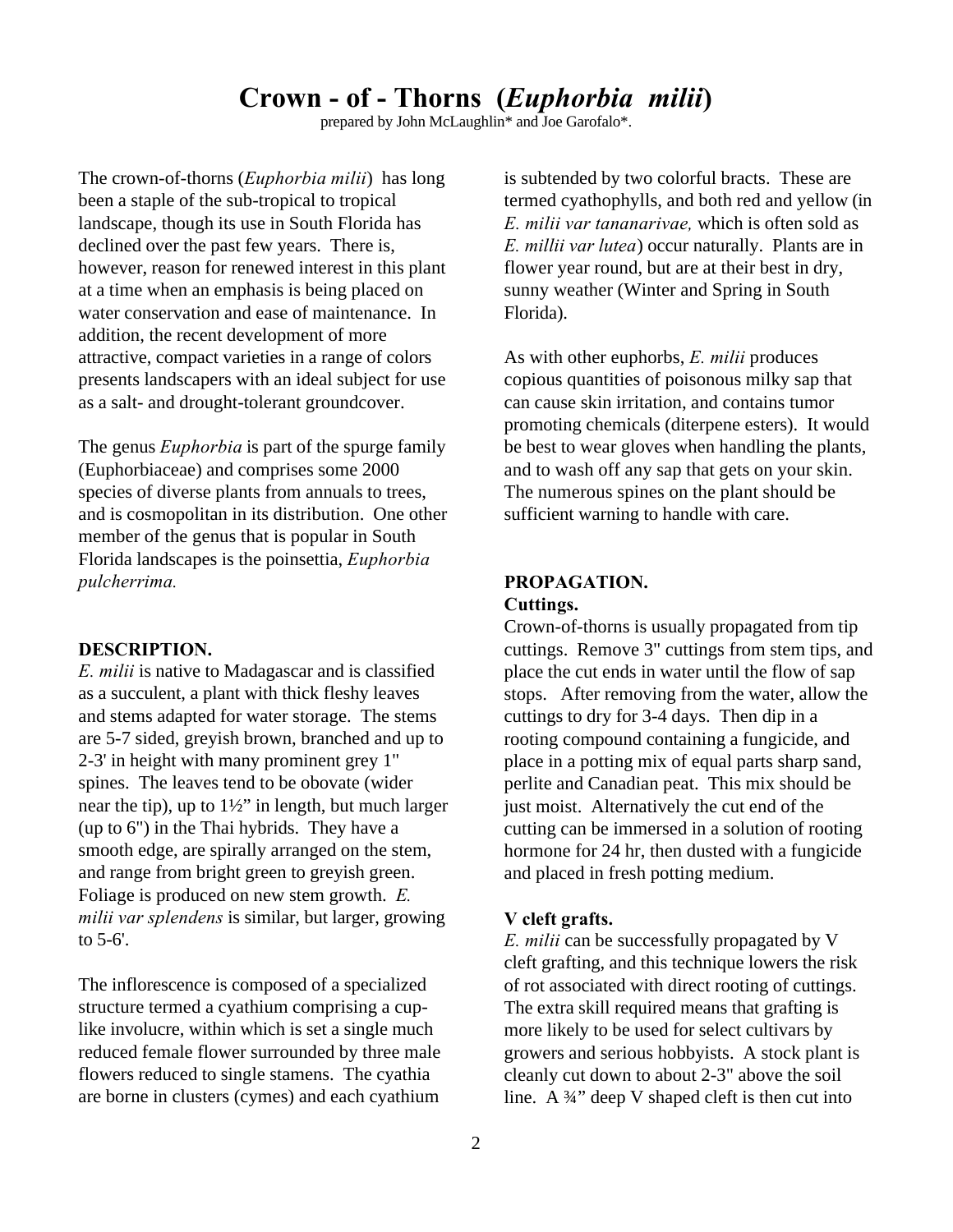the exposed surface of the stock plant. A 2-3" section of stem tip (a scion) is removed from the plant to be propagated, and the cut end trimmed to form a ¾" wedge, matching the V cut in the stock. Immediately after the cut surfaces stop bleeding, insert the scion into the stock plant, and wrap them together securely with grafting tape.

# **Seeds.**

Seeds can be used to propagate *E. milii*, though it is of most importance for developing new cultivars. In Florida plants rarely produce fruit (a three lobed schizocarp). Since pollen release and receptivity of the stigma usually do not coincide for a single plant, successful pollination requires 2 or more plants. Hand pollination increases the likelihood of success, and is used by breeders to develop new cultivars.

# **SITE SELECTION.**

The most important requirement for planting *E. milii* is a site that will not flood and which has excellent drainage. After these conditions are fulfilled, choose an area that receives at least 70% full sun exposure. Crown-of-thorns can take some limited shade, preferably midday, and "flower" color is better in some poysean hybrids with such limited shade. An open site with good air circulation is also necessary.

A rockery, set aside for succulent plants, is an excellent location, where crown-of-thorns can be planted with other plants having similar cultural requirements: infrequent watering and virtually full sun. If drainage is a problem and there is no existing rockery, consider building up a 12 -18" raised bed using crushed rock and sandy soil.

Choose an area of the landscape that does not receive water from sprinklers. This is particularly important if you are installing a bed of poysean hybrid plants in a landscape with an existing sprinkler system.

When installing plants use a sandy, gritty soil with some added organic material such as coir, peat moss or thoroughly rotted compost. If placed in a bed, individual plants should be spaced about 2' apart to permit adequate air circulation. After planting, water around the base of the plant without wetting the foliage, and maintain the soil so that it is just moist.

# **MAINTENANCE.**

Once established, crown-of-thorns requires only infrequent watering, allowing the top 1" of soil to dry out between applications. It is important not to over water, particularly when day temperatures are below 75 - 80EF. The plants will survive drought conditions, though under extreme drought leaves will drop. Some time during the middle of both May and October apply a light application of a complete, slow release fertilizer.

Since crown-of-thorns is not fast growing, pruning is usually not necessary until the second or third year. Pruning is best done during cool, dry weather to lessen the risk of stem disease. With the species lightly prune, removing only dead and overly tangled stems. Perform a major pruning every 2-3 years in late Spring. For the compact varieties, thin out at the base to permit adequate air circulation.

# **PESTS AND DISEASES.**

There are few serious pests: scale insects and mealybugs are most frequently seen, with spider mites and thrips an occasional problem.

Disease problems are of more concern, and the most serious of these can be prevented by not growing the plants in situations where the soil or foliage remains wet. Remove yellowing leaves, as well as any dead foliage that becomes impaled on the stems of compact varieties. Dead leaves that remain stuck on the spiny stems can encourage disease development by trapping moisture.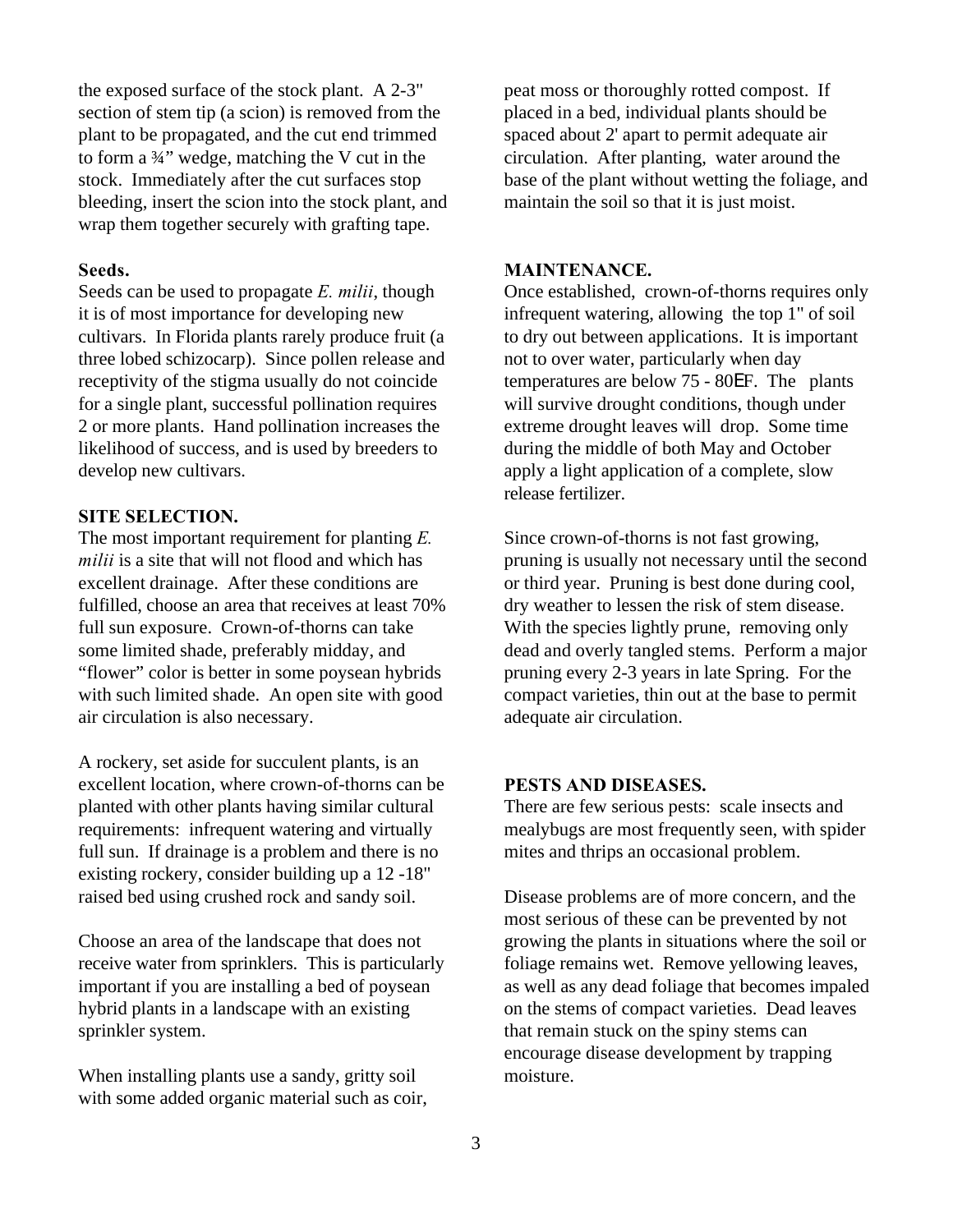Diseases include bacterial and fungal leaf spots, fusarium and rhizoctonia stem and root rots and a botrytis flower blight. For control recommendations contact the local County Extension Office.

Stems that are cold-damaged (soft stems with burned leaves) are likely to rot and should be removed as soon as the damage is evident. Plants should be protected if temperatures are expected to drop below 30EF.

# **CULTIVARS FOR SOUTH FLORIDA.**

There are a large number of cultivars of *E. milii*, mostly of hybrid origin, produced either naturally or through controlled crosses, and designated *E. x lomi*. Most cultivars of horticultural interest involve crosses between *E. milii* and a related species, *Euphorbia lophogona*, often referred to as "white crown-of-thorns." These may be divided into two broad groups: the more common, older types; and the recently developed Thai hybrids.

# **The older types.**

The California hybrids were developed by Humel starting in 1960 and are often referred to as "giant crown-of-thorns" series (e.g. 'Rosalie', 'Vulcanus', and 'Saturnus') and were developed for their stout stems and larger cyathophylls. The formal name *E. x lomi* California Group has been proposed for this group of plants.

Natural crosses similar in appearance, but with thicker leaves and thinner stems, were collected in the wild (Madagascar), and then propagated commercially in Germany. This group includes varieties such as 'Somona' and 'Gabriella', and the formal name *E x lomi* Heidelberg Group has been proposed for this group of hybrids. If not locally available, many of these hybrids and other *E. milii* varieties are available from specialist growers by mail order.

Locally available in South Florida, and of interest

as a bedding plant, is the recent introduction by Oglesby of 'Short and Sweet'  $TM$ , a compact dwarf cultivar with soft spines, dark green leaves and covered with small bright red cyathophylls for much of the year. This is excellent for use as a groundcover in a sunny location, as is 'Mini-Bell', a dwarf cultivar with a tight growth habit covered with many small red inflorescences and dark green leaves.

#### **The Thai hybrids.**

For the past 20 -30 years growers in Thailand have developed an array of hybrids with much larger flowers (i.e. the cyathophylls) than found in previous cultivars, with a seemingly infinite variety of color combinations. These range from all shades of red and pink to cream and yellow, often with blends of different colors. The subtle pastel shades of some cultivars are reminiscent of some "old fashioned" rose blooms, while the masses of cyathophylls packed together are reminiscent of hydrangeas. The color of the blooms of some cultivars can change as they develop. Sun and temperature also effect color, full sun to 30% shade being optimum.

Another attractive feature of these plants is their compact, upright form, as compared to the more leggy twisted growth of *E. milii* cultivars. These latter can become a tangle of unattractive stems if not carefully trained. Apart from having stout stems and a more attractive form, many of the Thai hybrids have far more handsome foliage, the leaves being larger and a brighter green.

In Thailand these plants are known as "poysean" (Chinese for eight saints) and are regarded as bringing good fortune (lucky plants). Though their exact lineage is uncertain, the formal botanical name *E. x lomi* Poysean Group has been proposed for this group of cultivars.

More than two thousand different cultivars have been developed in Thailand, most of these having local Thai names. Increasingly they are becoming available in the US, either with names